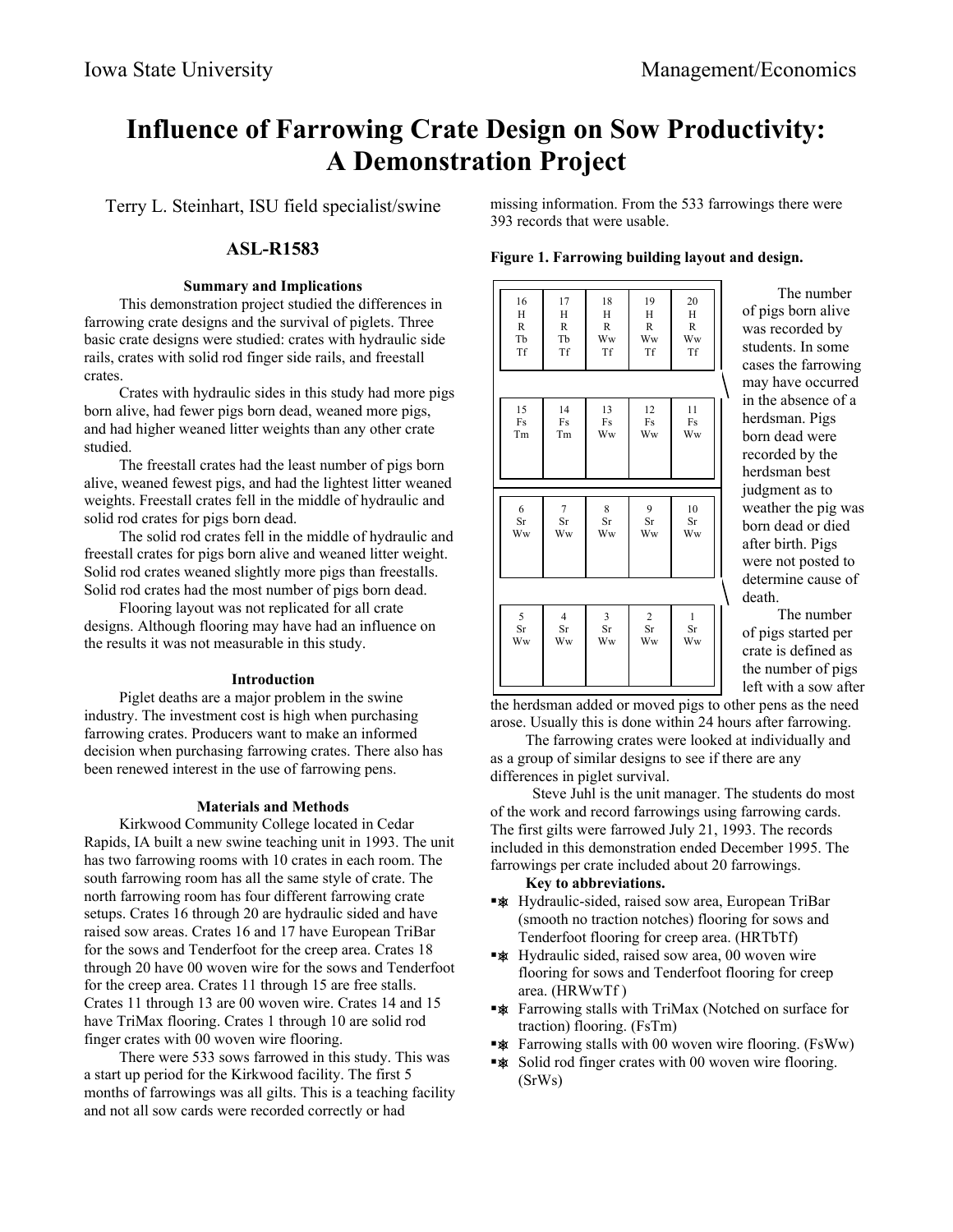#### **Results and Discussions**

The crates with the hydraulic sides and raised sow area had the most pigs born alive. Crates 18–20 farrowed 9.54 pigs per litter. Crates 16 and 17 farrowed 9.38 pigs per litter.

The free stall with 00 welded wire (11–13) farrowed the least number of pigs born alive with 8.97. The free stall crates with TriMax flooring had more pigs born alive then the woven wire flooring with 9.21 pigs born per litter.

Solid rod woven wire crates  $(1-10)$  fell in between the free stall and hydraulic sided crates. Solid rod woven wire crates farrowed an average of 9.26 pigs per litter.

#### **Figure 2. Number of pigs born alive by crate design.**



When comparing all free stall crates and hydraulic sided raised sow area crates there is a difference of .41 pigs born per litter favoring the hydraulic sided crates with the raised sow floor area. Hydraulic sided crates also had an advantage of .22 pigs farrowed per litter over the solid rod crates.

The free stall crate with TriMax flooring had the least number of pigs born dead with .78 pigs born dead. The hydraulic sided raised sow area with Tenderfoot





flooring had only .8 pigs born dead per litter. The free stall with woven wire had the highest number of pigs born dead with 1.08 pigs per litter. As a group the hydraulic sided

#### **Figure 4. Number of pigs started and weaned by crate design.**



raised sow area crates had the least number of pigs born dead than any other group of crates.

Most pigs were started in crates 16–17 hydraulic-sided raised sow area with European TriBar and tenderfoot pig area. Crates 16 and 17 hydraulic sided raised sow area with tribar flooring weaned the third most number of pigs. Crates 14 and 15 freestall TriMax and 18–20 hydraulic sided woven wire with raised sow area had similar number of pigs started, but 18–20 hydraulic sided raised sow area with woven wire weaned more pigs by 1.23 pigs per litter. Freestall crate with TriMax flooring 14 and 15 had the biggest spread from started pigs to weaned pigs of 3.84 pigs per crate.

#### **Figure 5. Litter weight by crate design.**



Average litter farrowing weight was within two pounds when comparing all crate groups (30–32 lb).